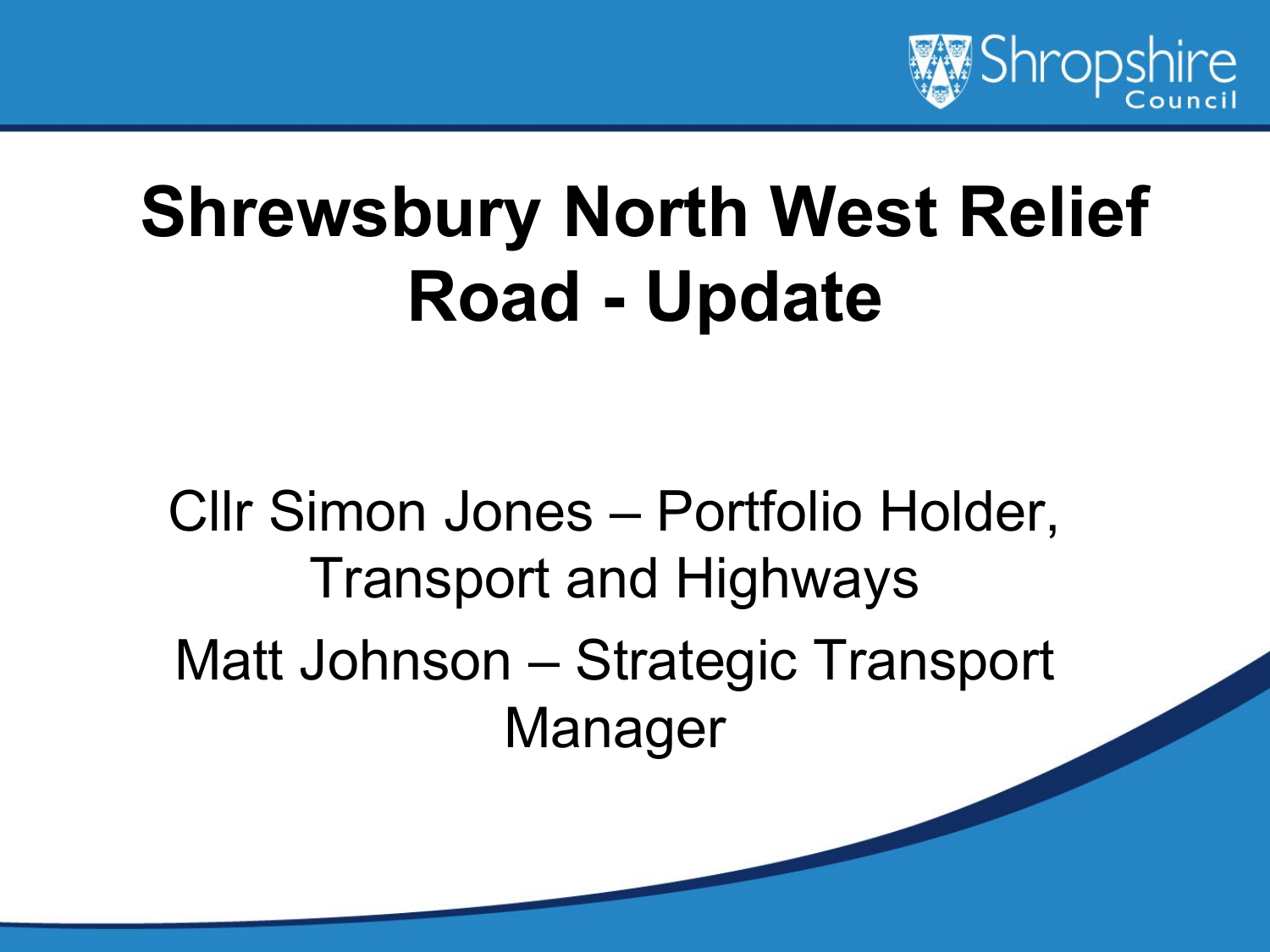

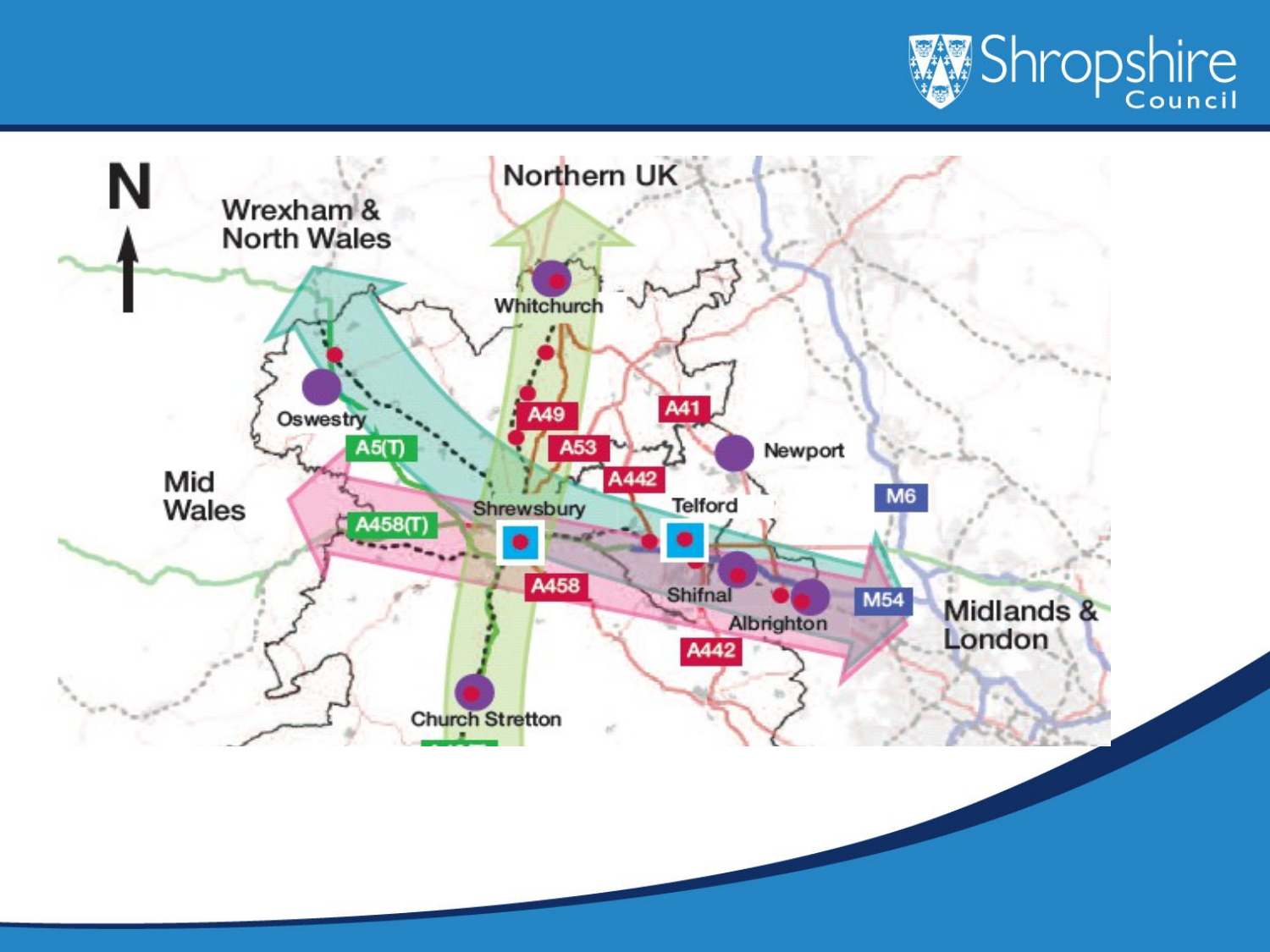

#### **Marches Local Enterprise Partnership (LEP) -**

*Strategic Transport Corridors Report 2016* **Recommendation- Category 2 Project**

**Transport connectivity benefits:**

-**Removes through traffic from Shrewsbury's historic town centre**

-**Removes through traffic from existing pinch point junctions along A5 and A49 (N)**

-**Improves journey time reliability and network resilience for all road users in the event of a major incident.**

#### **Wider economic benefits:**

(1) Significant improvement to journey times for freight movements on the TEN-T network, with resulting reduced costs of transport to businesses.

(2) Widens labour markets for commuting to work opportunities in Wrexham, Shrewsbury, Oswestry and Telford.

(3) Enables development-led growth in Shrewsbury,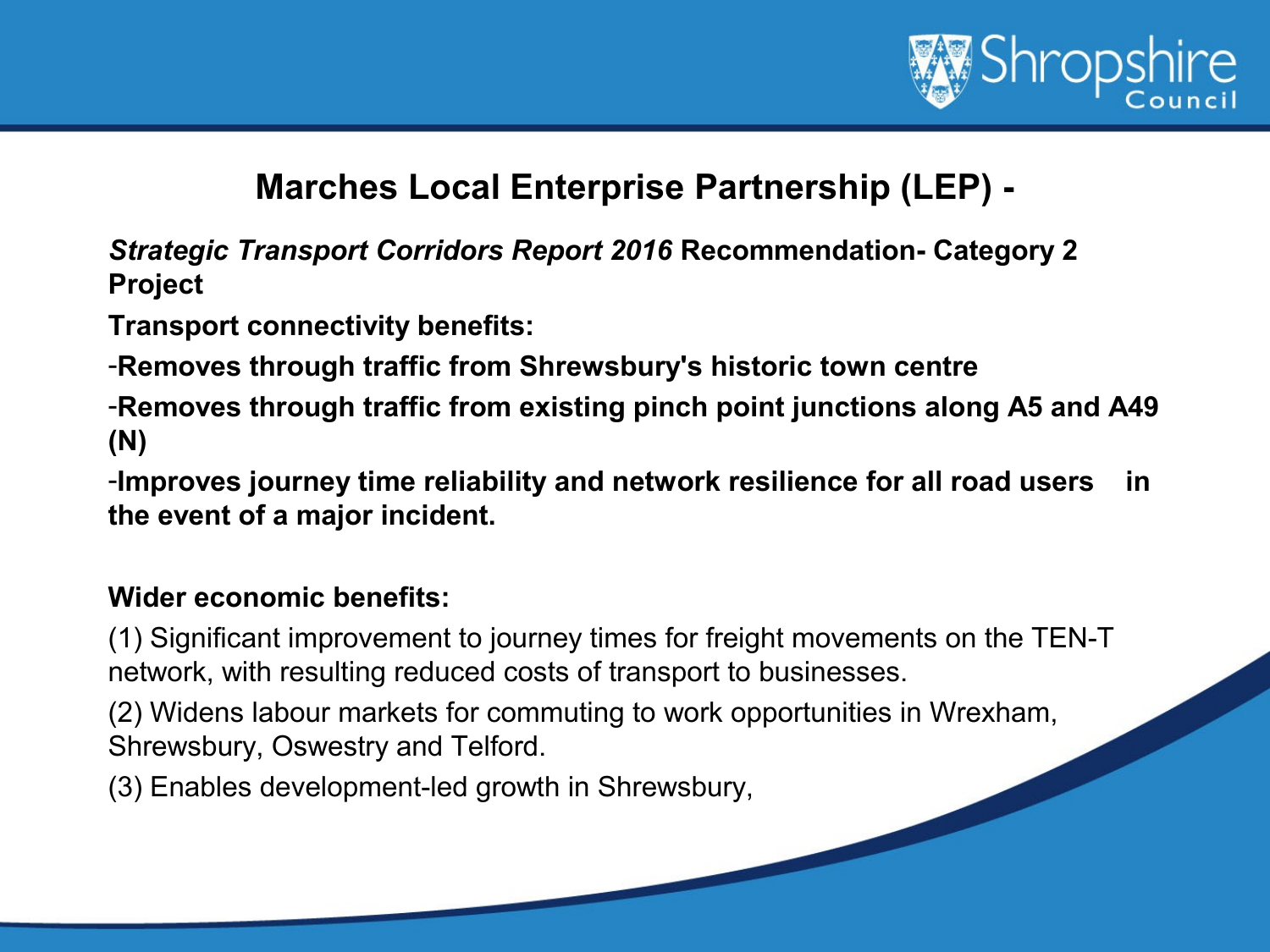

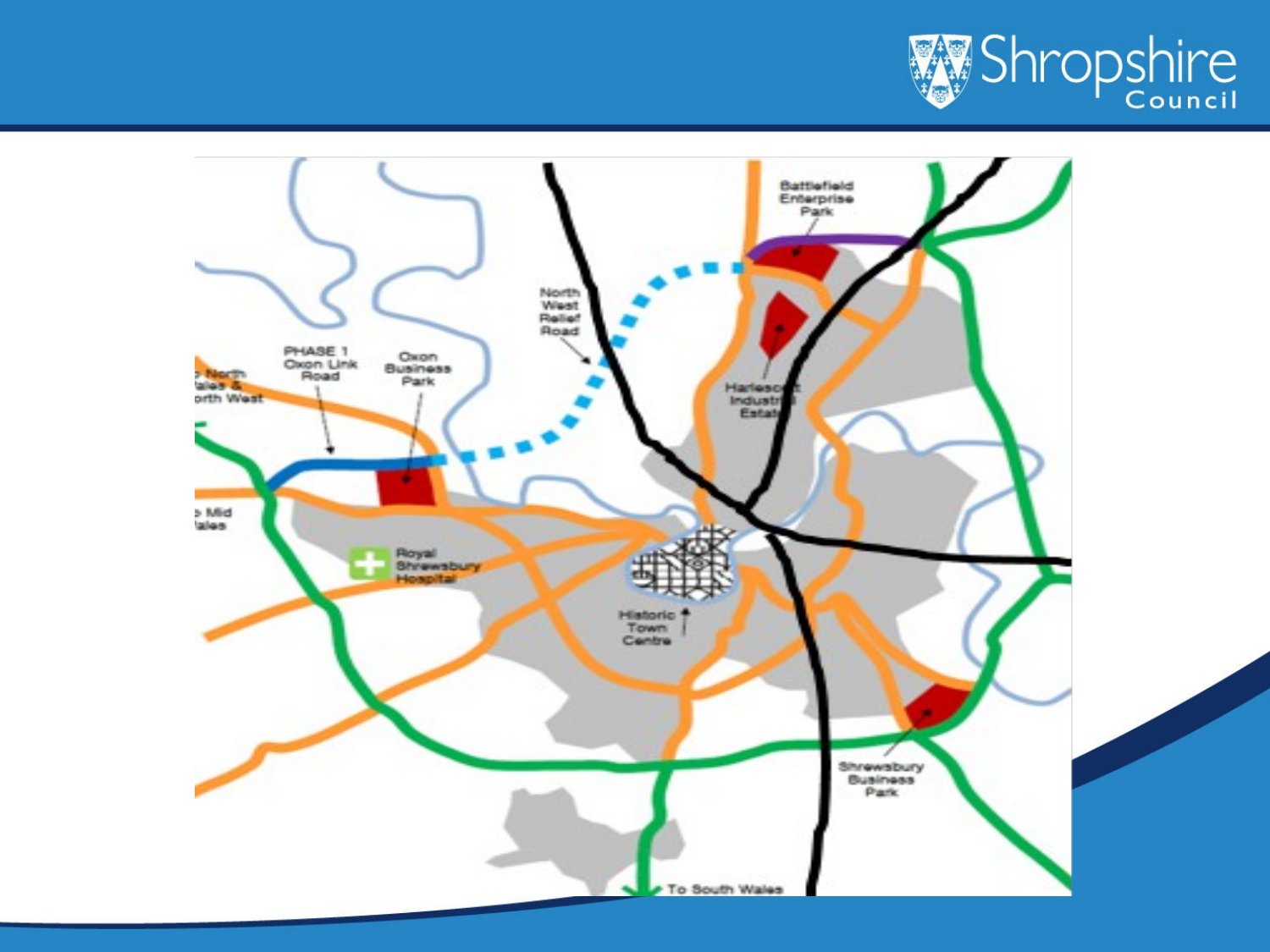

## Progress to date

- The Shrewsbury North West Relief Road (NWRR) proposal has been in the public domain for many years.
- There have been numerous studies and evaluation exercises around the proposal throughout its lifetime, although none of these to date have proceeded to a full bid for construction costs.
- At the start of the 2016 year, there was therefore a wealth of study and evaluation data collated and held by the Council, although given the protracted period over which this had been gathered, its relevance to the towns' current position was in question.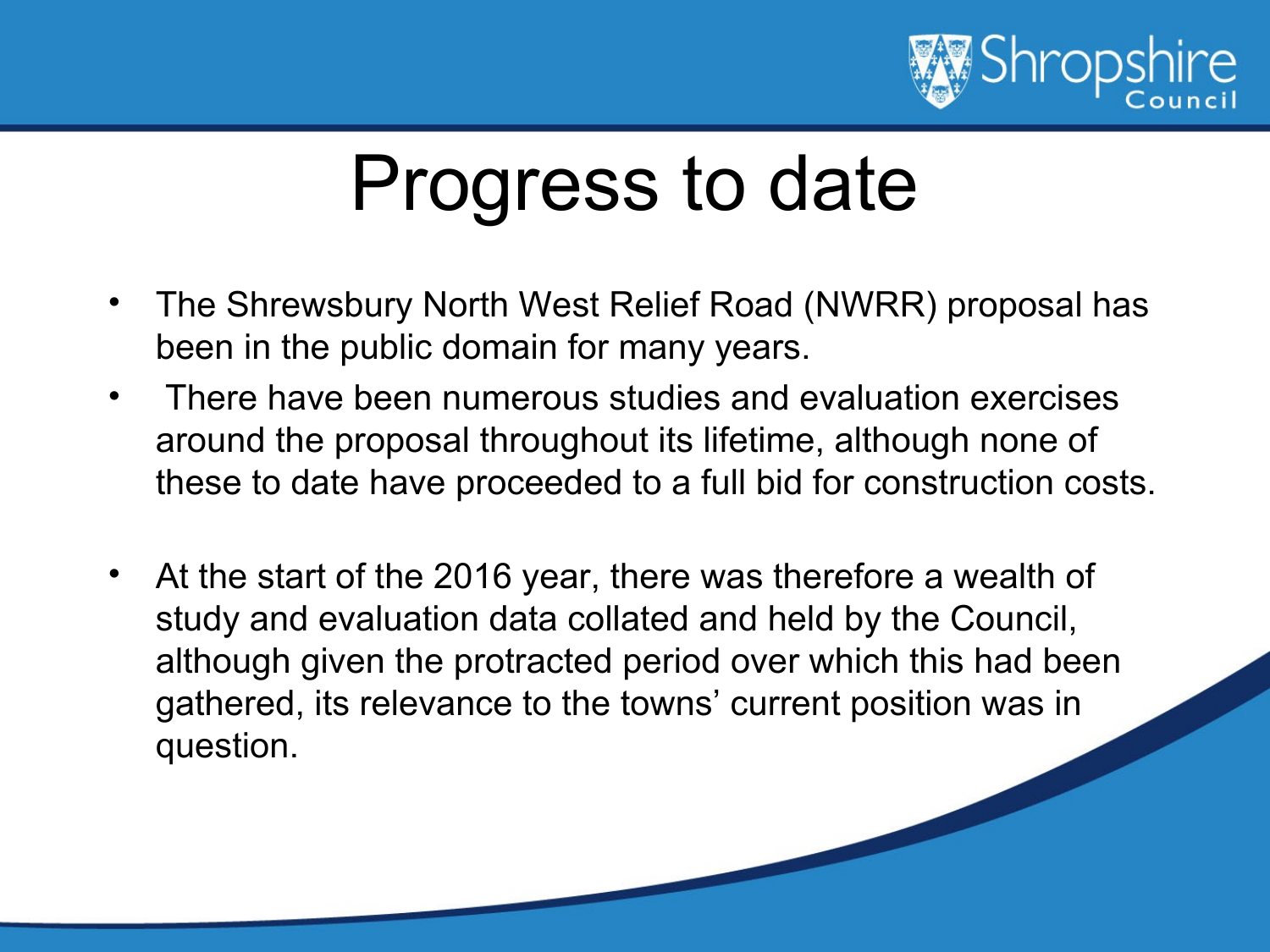

# Progress to date

- 2007 Cabinet Report identified and approved a preferred route.
- The current preferred route, a slight variation on this, was adopted by the County Council in December 2007 .
- Bid submitted for funding under the Department for Transports Local Majors Fund (LMF). This application was submitted via, and supported by, the Marches LEP
- It is understood that Shropshire Councils bid was one of just 6 successful bids from a total response of approximately 60 submitted.
- Shropshire Council was successful in being awarded £942,875 of external funding under the LMF.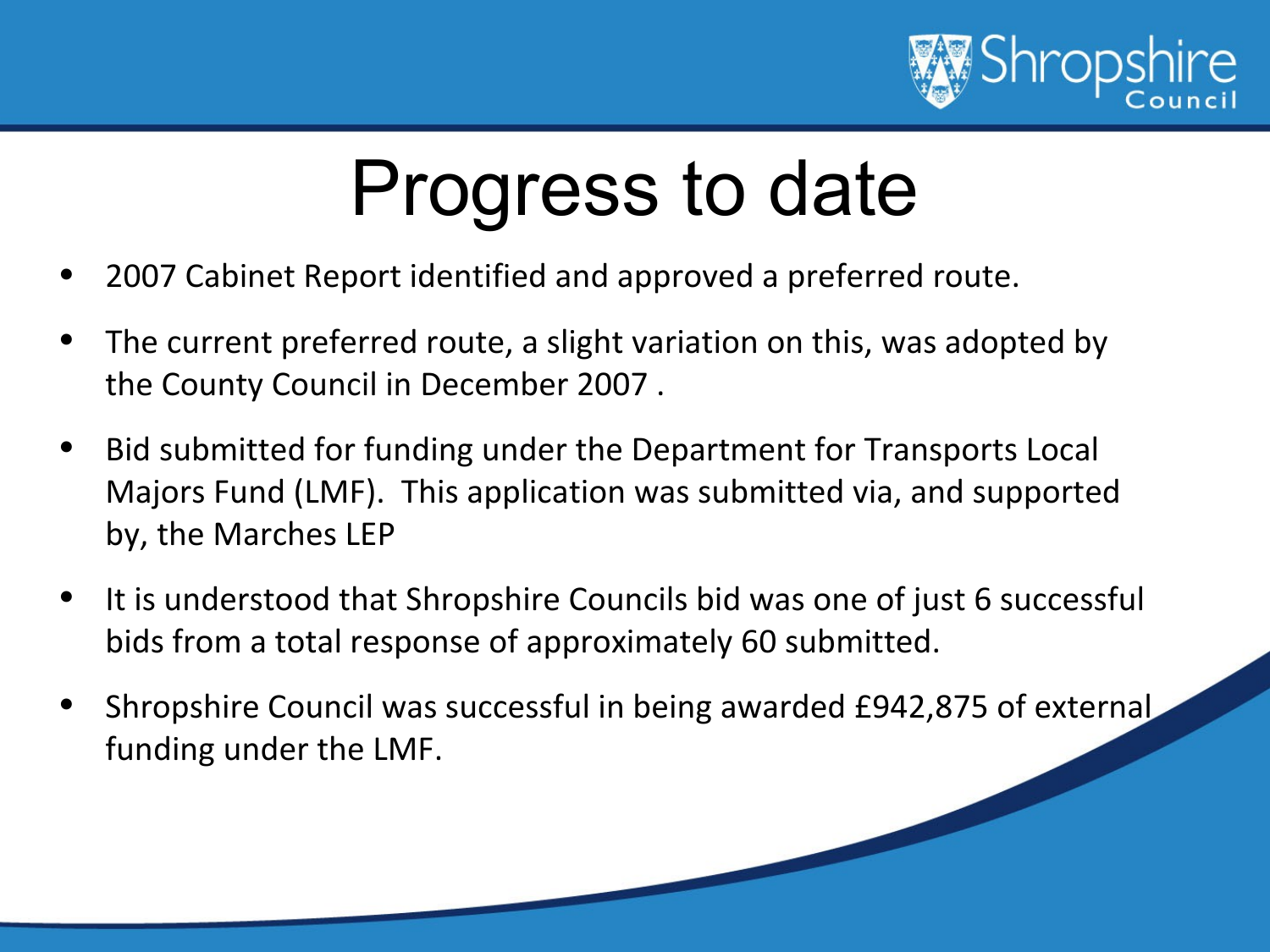

## **Challenges**

- A refreshed business case allows Shropshire Council to put the concept of a NWRR into a present day setting, where such initiatives as the Shrewsbury Integrated Transport Package and the Oxon Link Road are now being delivered over the next 5 years.
- Engineering challenges
- Public and Stakeholder support
- Scheme funding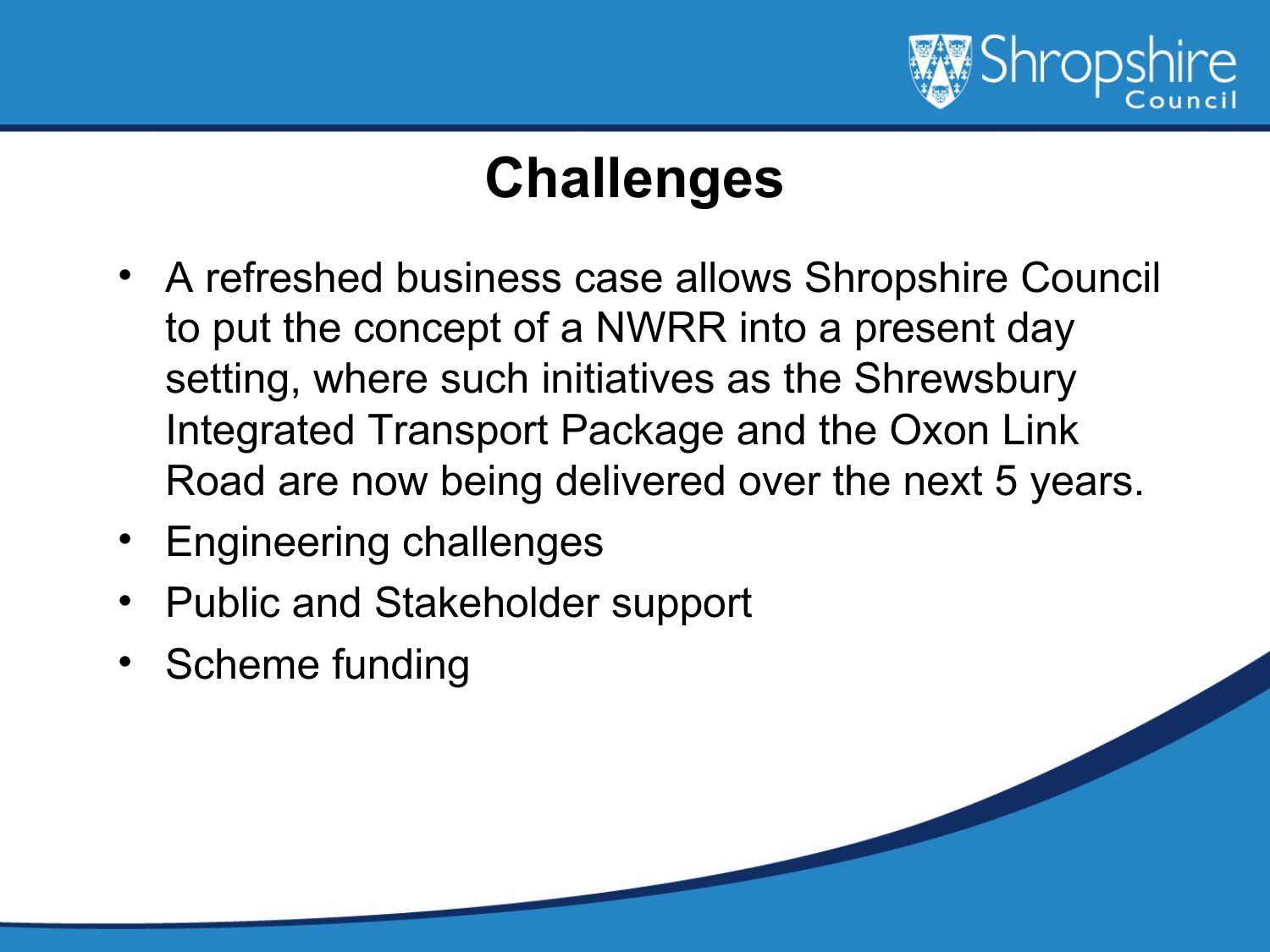

#### Timeline

- **Dec 2016 March 2017** Initial engagement with DfT / LEP and Mouchel (Shropshire Council term consultants) –finalised scope and agreed outputs for the study.
- **Feb 2017**  Project Board established
- **Dec 2016 Dec 2017** Key Stakeholder Consultation -landowners, business bodies, Shrewsbury BiD, Member of Parliament, Shrewsbury Town Council, Parish Councils, campaign groups and Shropshire Council Members.
- **April 2017- Dec 2017**  Report creation
- **Jan 2018** Report delivery date